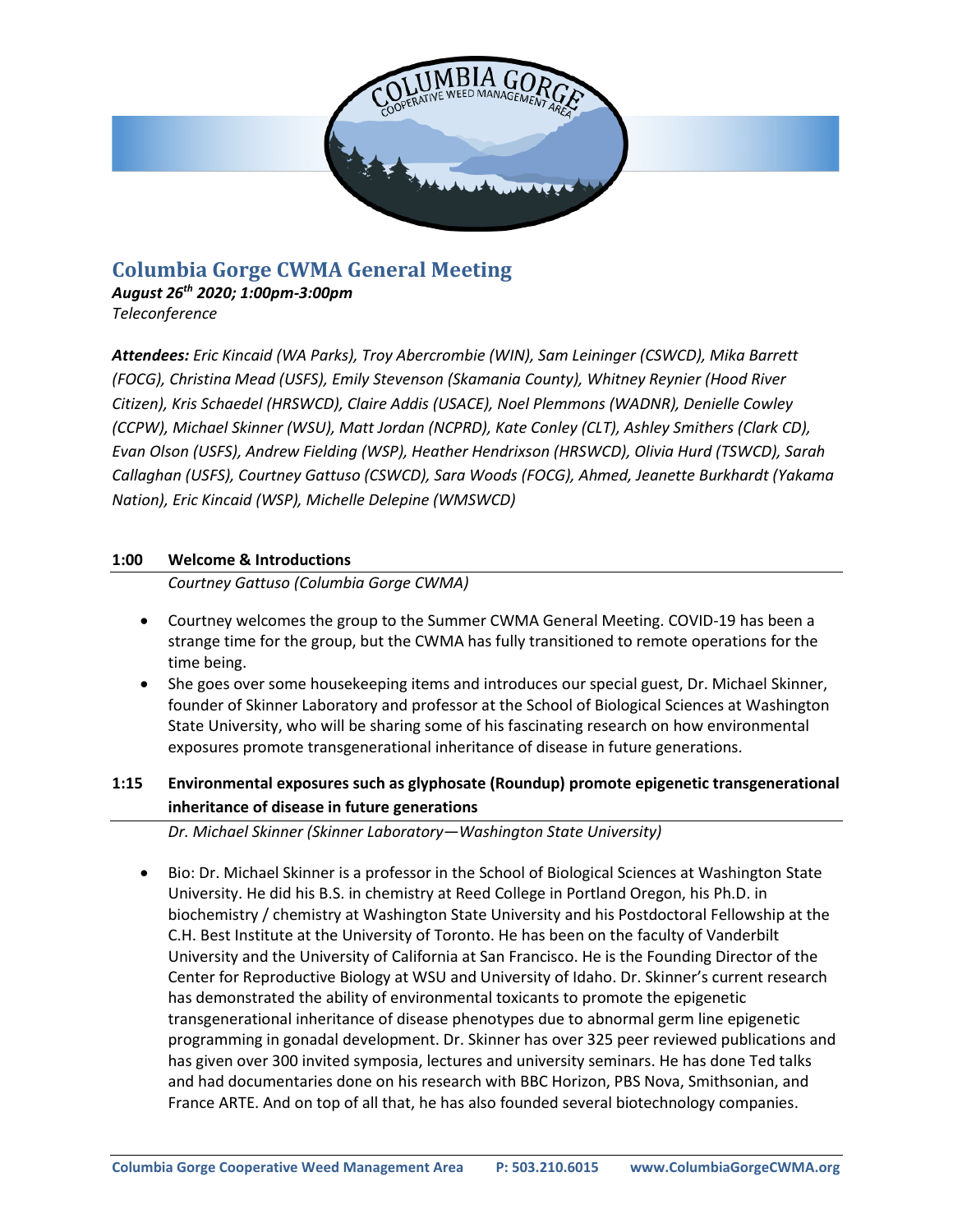- An article on Dr. Skinner's presented research can be found here: <https://www.sciencedirect.com/science/article/pii/S0012160619303471?via%3Dihub>
- For more information on the Skinner Laboratory: <https://skinner.wsu.edu/>

#### **2:00 CWMA Updates**

- Coordinator Update Courtney Gattuso (*Columbia Gorge CWMA*)
	- o Website updates
		- Listserv add button new members can directly add themselves to the CWMA email listserv.
		- Who Are We page added on to the Who Are We homepage, which includes our organizational goals, CWMA partners and boundaries, and includes a section for how new partners can get involved with our work.
		- Steering committee page created a committee page that includes some lovely photos of our Steering members.
		- Interactive Partner Map Western Invasives Network Coordinator, Troy Abercrombie, and Courtney have been working on an interactive partner map which is hosted through Cascade Pacific's ArcOnline account. We hope to have it published on the CWMA website soon.
	- o Annual Report
		- The CWMA is gearing up for their 2020 annual report, with multiple event cancellations this year, they have decided to ask CWMA members for submissions of partner projects to highlight in this year's report.
		- They are asking that submissions are made by September  $30<sup>th</sup>$ , with a word count of 400 words or less.
- Education & Outreach Committee Mika Barrett (*Friends of the Columbia Gorge)*
	- $\circ$  The CWMA cancelled their annual Boot Brush Kickoff and Field Day events this year due to COVID-19.
	- $\circ$  The Ed & Out Committee will be discussing how to address next year's events at the upcoming Committee meeting following today's General meeting.
- 2021 Invasive Species & Exotic Pest Workshop Emily Stevenson (*Skamania County Noxious Weed Control Program*)
	- $\circ$  The 10<sup>th</sup> annual of the Invasive Species & Exotic Pest Workshop is next year! What a bummer we won't have fireworks. The event will be held remotely, webinar style.
	- $\circ$  The group decided to have shorter presentations to keep it engaging for attendees.
	- o If you have any ideas for speakers, please let us know!

#### **2:15 Partner Updates All**

- Discussion topics:
	- o *Do you have any notable program updates or projects in the works?*
	- o *What interesting weeds or observations have you noticed in the field this treatment season?*
- Kris looking for a hand removal group to tackle garlic mustard, asks the group for recommendations.